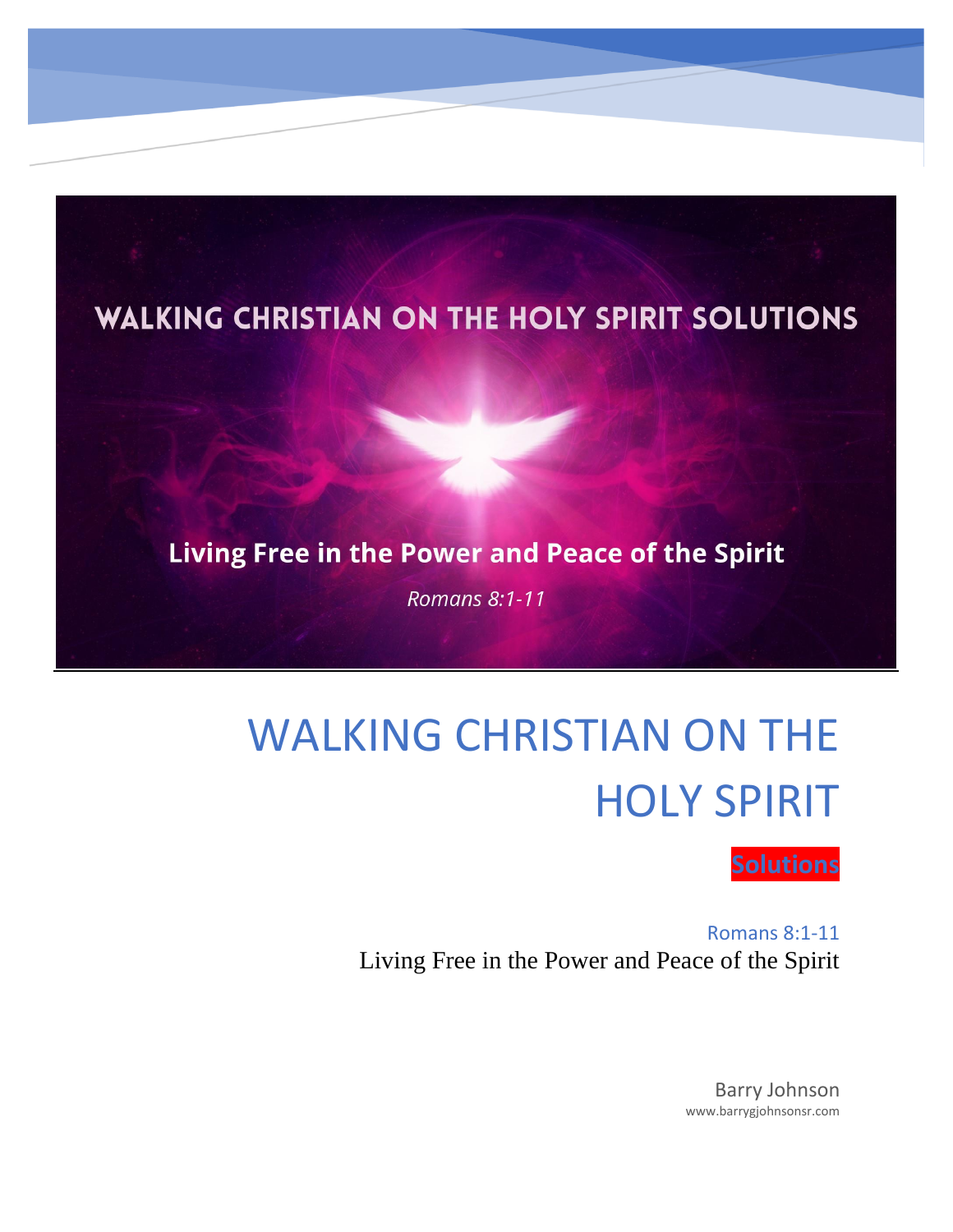# Walking Christian on the Holy Spirit SOLUTIONS

Barry G. Johnson, Sr. / www.barrygjohnsonsr.com

Walking Christian on the Holy Spirit / Holy Spirit; Spirit; Spirit of God; Spirit of Jesus Christ; Holy Spirit: Fruit; Holy Spirit: Gifts / Romans 8:1–11 We think that freedom to indulge our natural desires will bring ultimate fulfillment.

# IV. STEPS TO SOLUTION

Galatians 5:16

A. Key Verse to Memorize

Romans 8:6

# B. Key Passage to Read and Reread

Galatians 5:13–25

Galatians 5:24–25

# C. Common Questions Regarding the Holy Spirit

### **QUESTION: "When does a person receive the Holy Spirit?"**

ANSWER: At the moment of salvation, every true believer receives the

Ephesians 1:13

### **QUESTION: "If I sin after receiving the Holy Spirit, will I lose my salvation?"**

ANSWER:

 , the Bible says that at the time of salvation every authentic Christian is sealed with the promised Holy Spirit, who is a guarantee, a promise from God that we will be physically redeemed in heaven.

2 Corinthians 1:21–22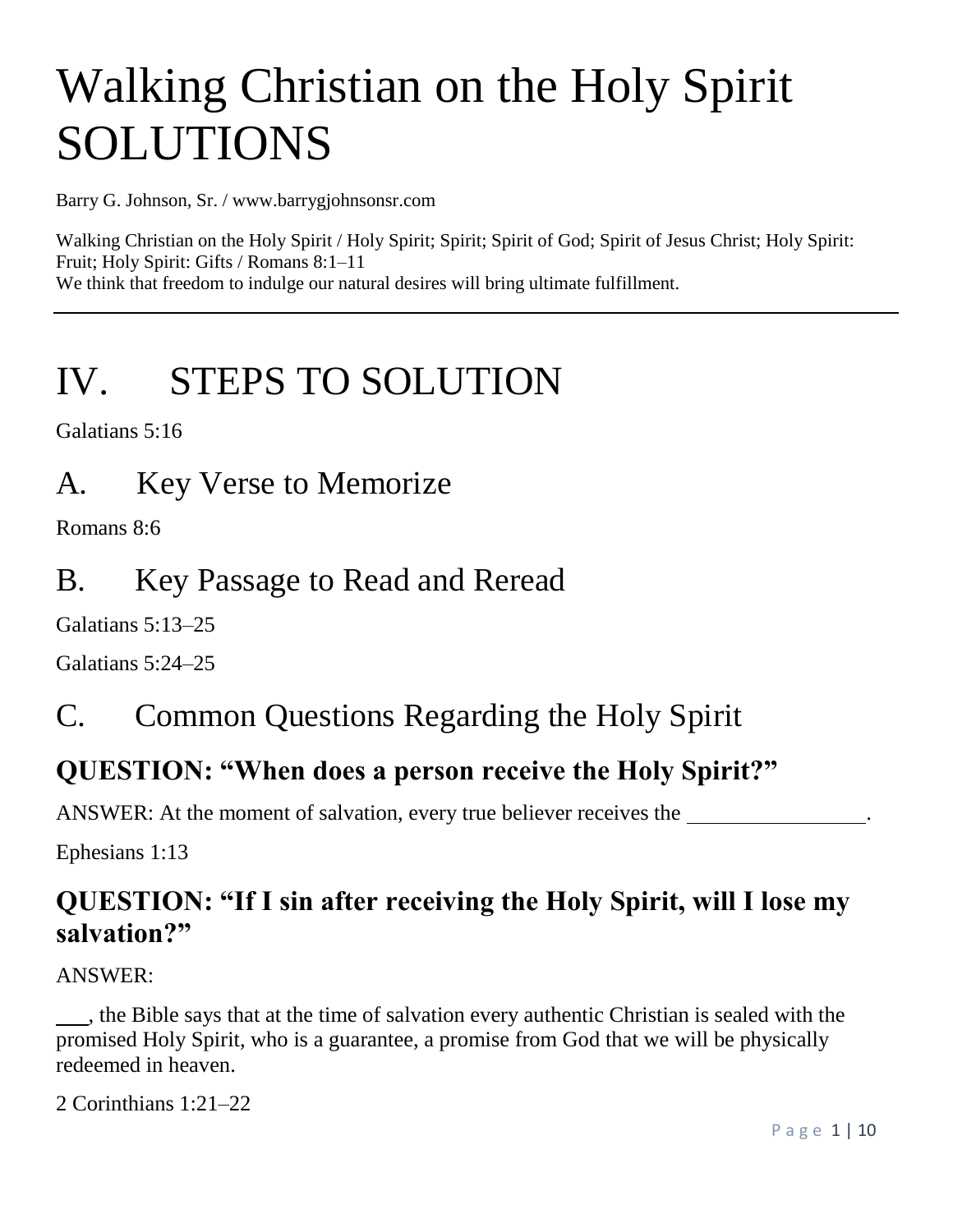# **QUESTION: "Can I be an authentic Christian and not have the Holy Spirit?"**

ANSWER:

. You cannot have Christ without having the Spirit of Christ.

Romans 8:9

# **QUESTION: "When I placed my faith in the Lord Jesus Christ alone, did I receive Christ or the Holy Spirit to live in me?"**

ANSWER:

The Scripture explains that those who are Christians have living within them.

Romans 8:9–11

# **QUESTION: "Does the phrase 'baptism of the Holy Spirit' apply only to those who speak in tongues?"**

ANSWER:

| . At the | you receive the the Holy |
|----------|--------------------------|
| Spirit.  |                          |

1 Corinthians 12:8–11

1 Corinthians 12:13

# **QUESTION: "What does the filling of the Holy Spirit mean?"**

ANSWER:

The apostle Paul uses the word filling to mean " ".

Ephesians 5:18

# **QUESTION: "Can I have the Holy Spirit living in me without being 'filled' with the Holy Spirit?"**

ANSWER:

. Upon salvation you are sealed with the Holy Spirit as seen in

Ephesians 1:13 John 14:16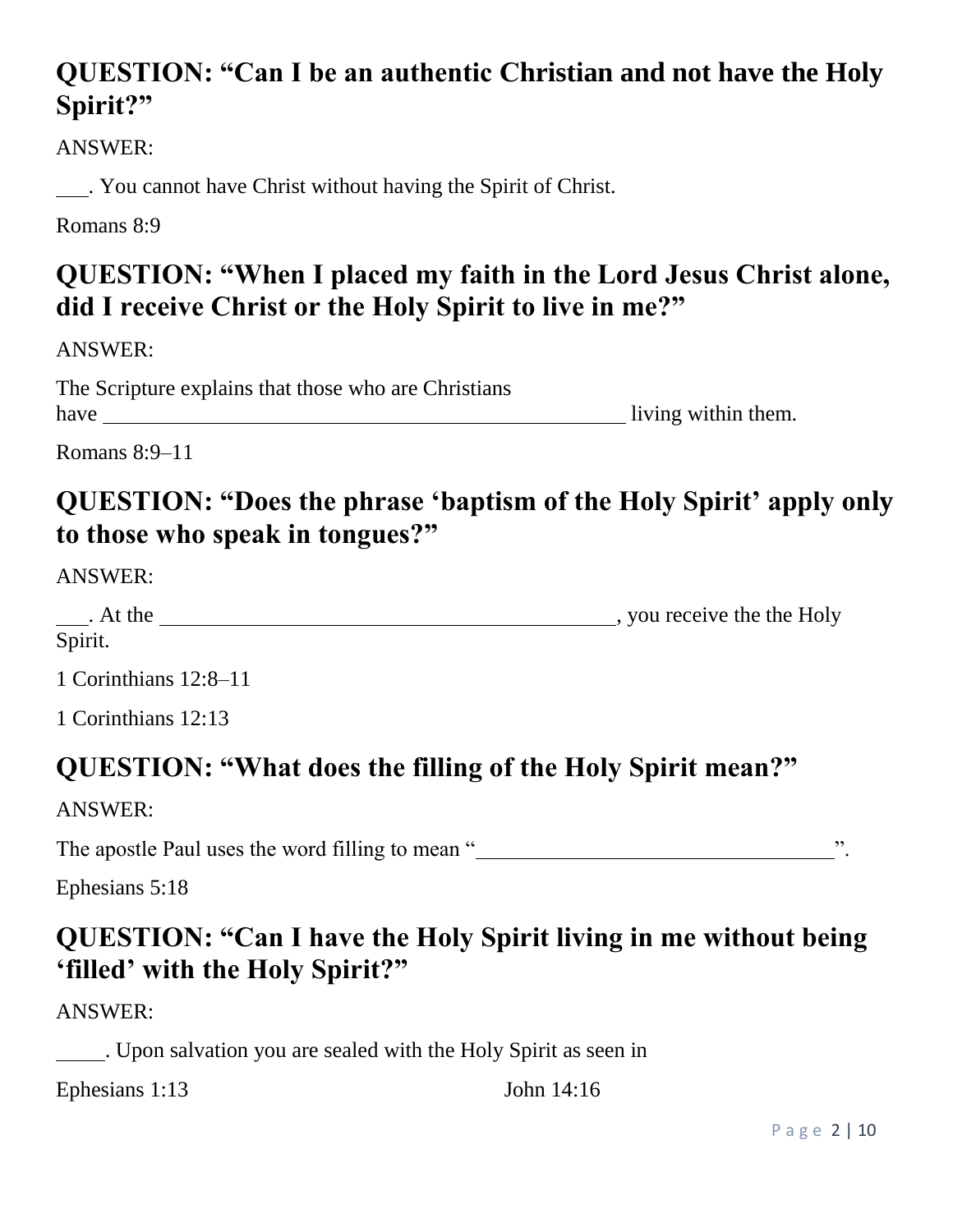# **QUESTION: "What is blaspheming the Holy Spirit?"**

### ANSWER:

Blasphemy against the Holy Spirit— —

, resulting in an unwillingness to yield to the

convicting work of the Holy Spirit.

Mark 3:29

# D. How to Be Filled with the Spirit

Ephesians 5:8, 10, 17–18

S— to the authority of Jesus Christ.

- R God's claim on your life.
- R that God's plan is to conform you to the image of Christ.
- R vour right to be in control of your life.

### Matthew 16:24

P— for conviction of sin.

- A your natural inclination to sin.
- A the Holy Spirit to make you aware of your specific sins.
- A\_\_\_\_\_ with God about your need to change.

### Psalm 139:23–24

- I— with Christ's death on the cross.
	- See yourself as  $d_$  to the ruling power of sin.
	- See yourself as a\_\_\_\_\_ to God because of the resurrection life of Christ within you.
	- See the Holy Spirit as your power to o sin.

Romans 6:11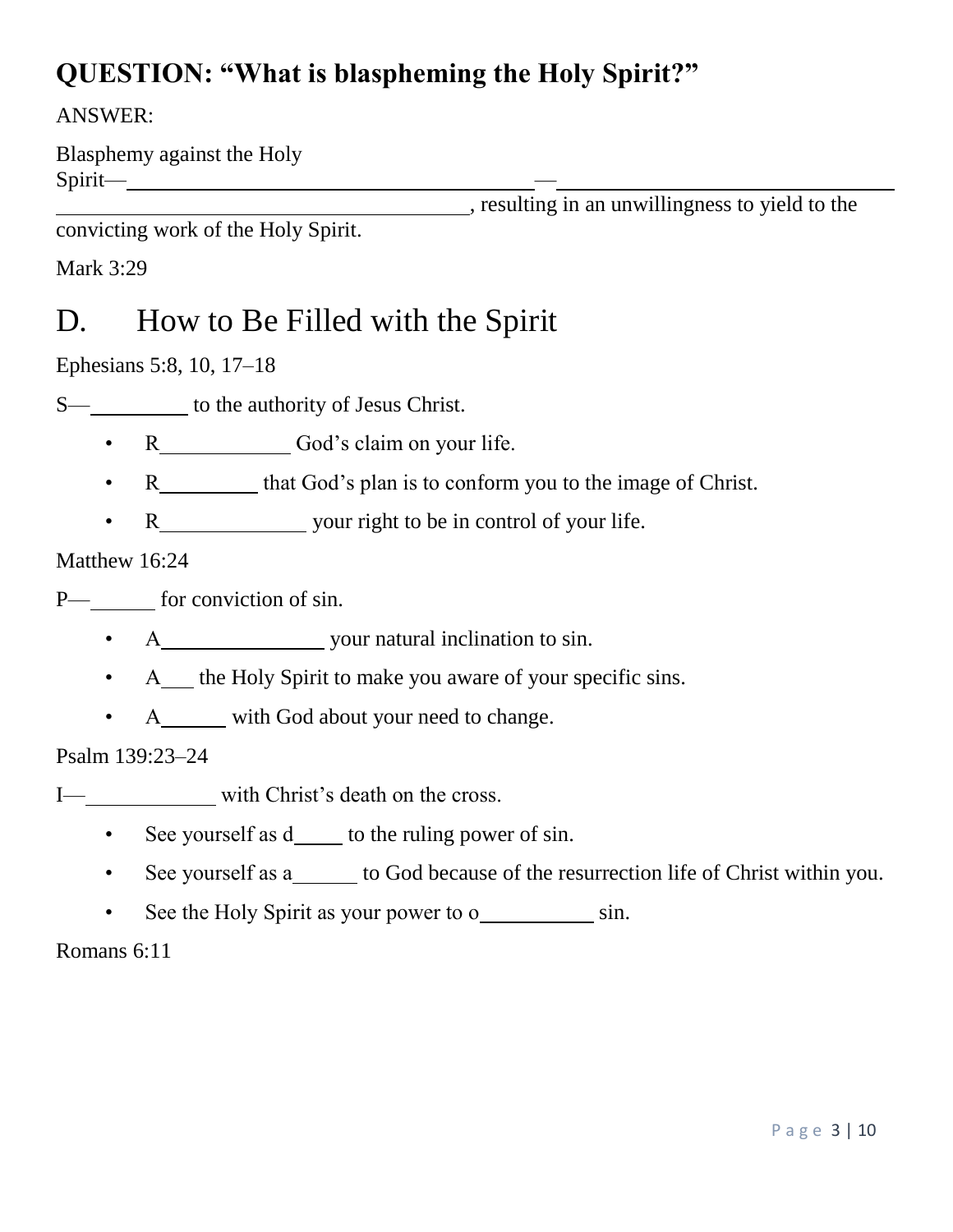R— the indwelling presence of the Holy Spirit to teach you and to guide you.

- Listen with your h<sub>\_\_\_\_\_</sub> to the One sent by the Father.
- Listen to the gentle p of the Holy Spirit.
- Listen to His r of the truth as spoken by Jesus.

John 14:26

I— immediate obedience to the prompting of the Holy Spirit.

- Choose to acknowledge the p of the Holy Spirit.
- Choose to s your will to His will. (Don't mentally argue.)
- Choose to act on His  $p_$ \_\_\_\_\_tings.

### Galatians 5:16

T— in the Holy Spirit to be your supernatural power for living a holy life.

• You have been called to be h.

- You cannot be holy by your own e .
- You must rely on the Holy Spirit, who e\_\_\_\_\_\_\_\_\_ us to live a holy life.

### 2 Peter 1:3

F— on a regular basis with other believers.

- B\_\_\_\_\_\_\_\_\_ to a Bible-based church.
- B involved in your church.
- Be s tive of others.

### Hebrews 10:25

I— God's Word in your heart.

- L up your thinking with God's thinking.
- L one verse a day from the Book of Proverbs.
- L to teaching tapes on God's Word.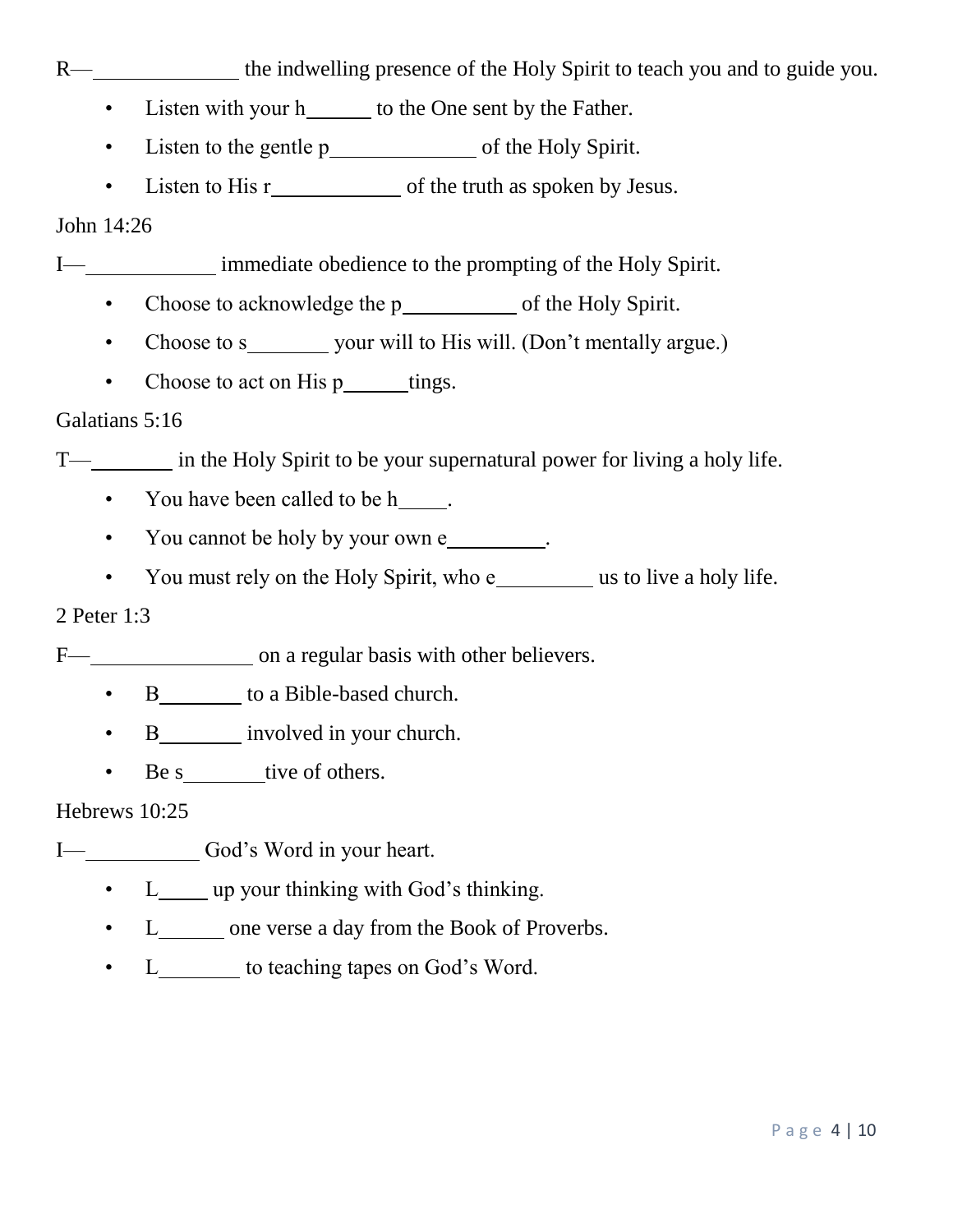L— to have a thankful heart.

- Thank God for His un\_\_\_\_\_\_\_\_\_\_\_\_\_\_\_\_\_\_\_ love.
- Thank God for His f ness to orchestrate events in your life.
- Thank God in all c\_\_\_\_\_\_\_\_\_\_\_ces, both good and bad.

1 Thessalonians 5:18

L— with an attitude of prayer.

- Keep your mind  $f$  ed on Christ.
- Keep your heart a\_\_\_\_t to the Holy Spirit.
- Keep p g through all circumstances.

Ephesians 6:18

E— victory!

- Know that your s gth is in Christ.
- Know that your own e s will fail.
- Know that v y is the Lord's.

Zechariah 4:6

D— on the Holy Spirit to develop the character of Christ in your life.

- To r t the character of Christ is the Christian's highest purpose.
- To the extent that you s t to the Holy Spirit, you will grow in Christ.
- To reflect Christ a ly will draw others to Him.

2 Corinthians 3:18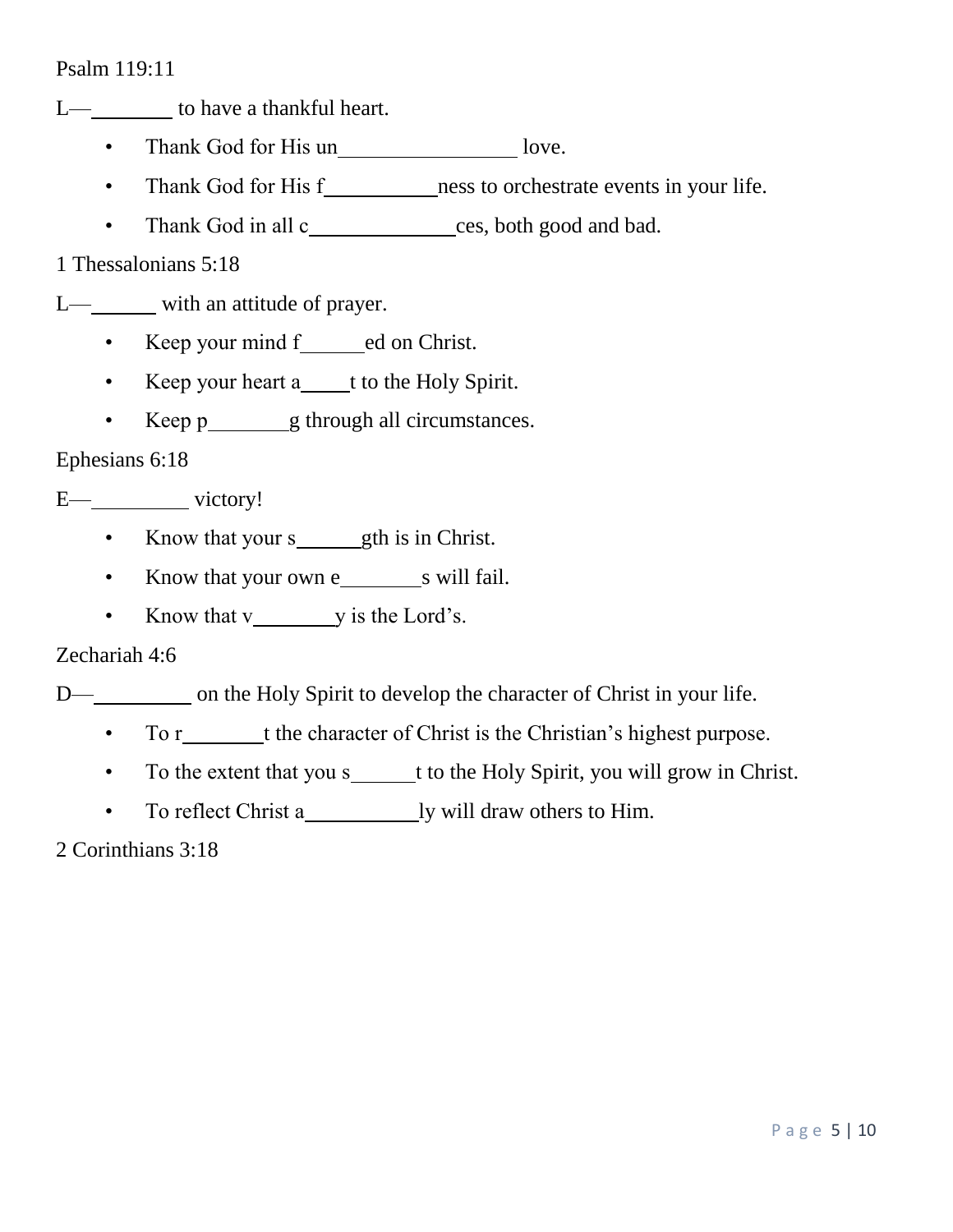# E. Are You Self-Centered or Spirit-Controlled?

Romans 6:11

### **THE THREE PARTS OF A PERSON**

1 Thessalonians 5:23



# **SELF IN CONTROL OF YOUR SOUL**

### Romans 12:2

### **Unjust Circumstance: Someone mistreats you.**

- Human Response of the Soul:
- Your records the injustice and thinks angry thoughts.
- Your respond with angry feelings.
- Your reacts with angry behavior.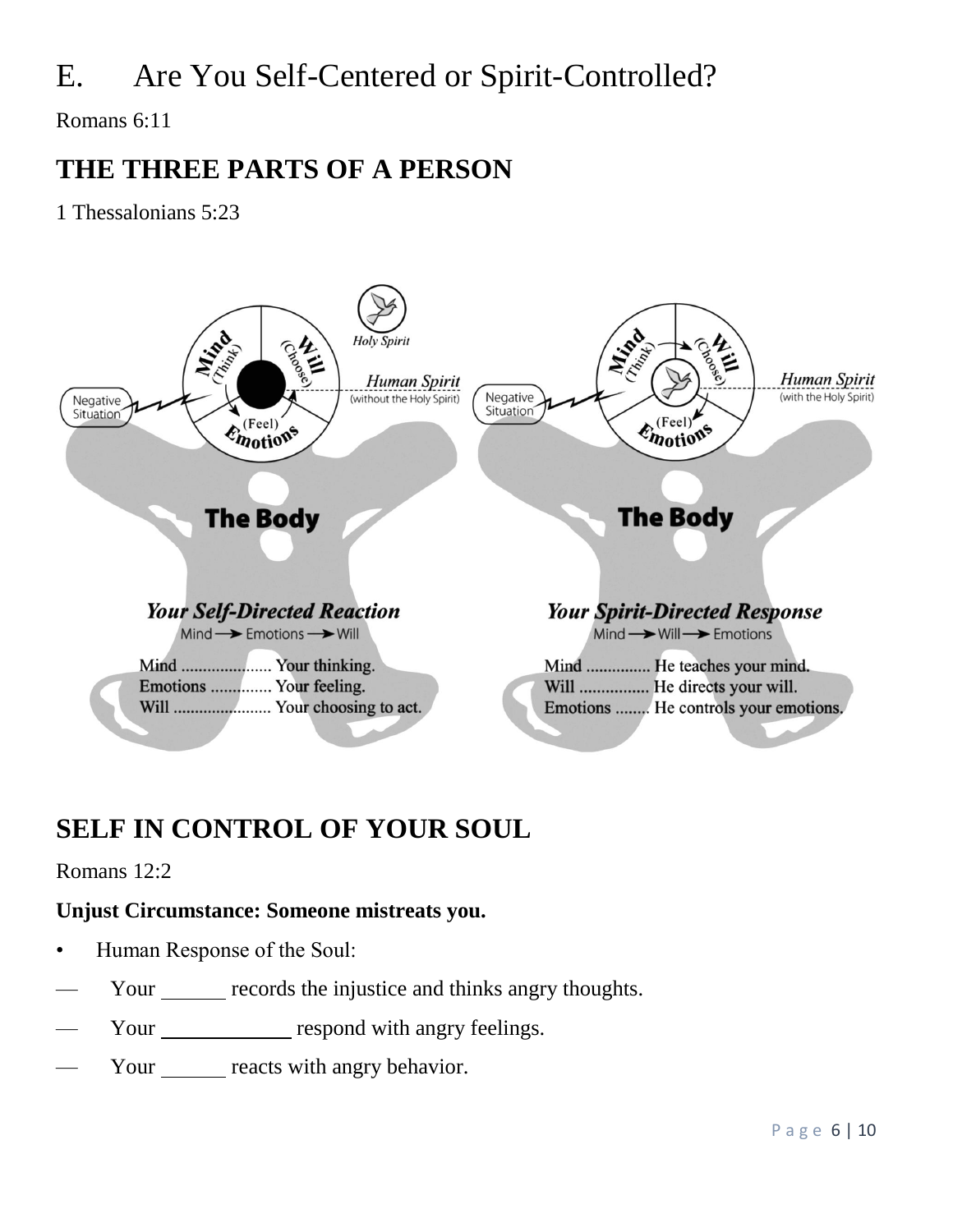# **THE HOLY SPIRIT IN CONTROL OF YOUR SOUL**

Romans 12:2

- Spiritual Response of the Soul:
- The Spirit teaches your how to think about the offense (John 14:26).

As your Counselor, He reminds you to "pray for those who persecute you" (Matthew 5:44).

The Spirit directs your \_\_\_\_\_\_ toward the right choice (John 16:13).

As your Conscience, He convicts you to pray, whether you feel like it or not.

The Spirit controls your (Romans 5:5).

As you pray, the Comforter evokes loving compassion toward the unjust person who is spiritually needy.

Romans 8:5–6

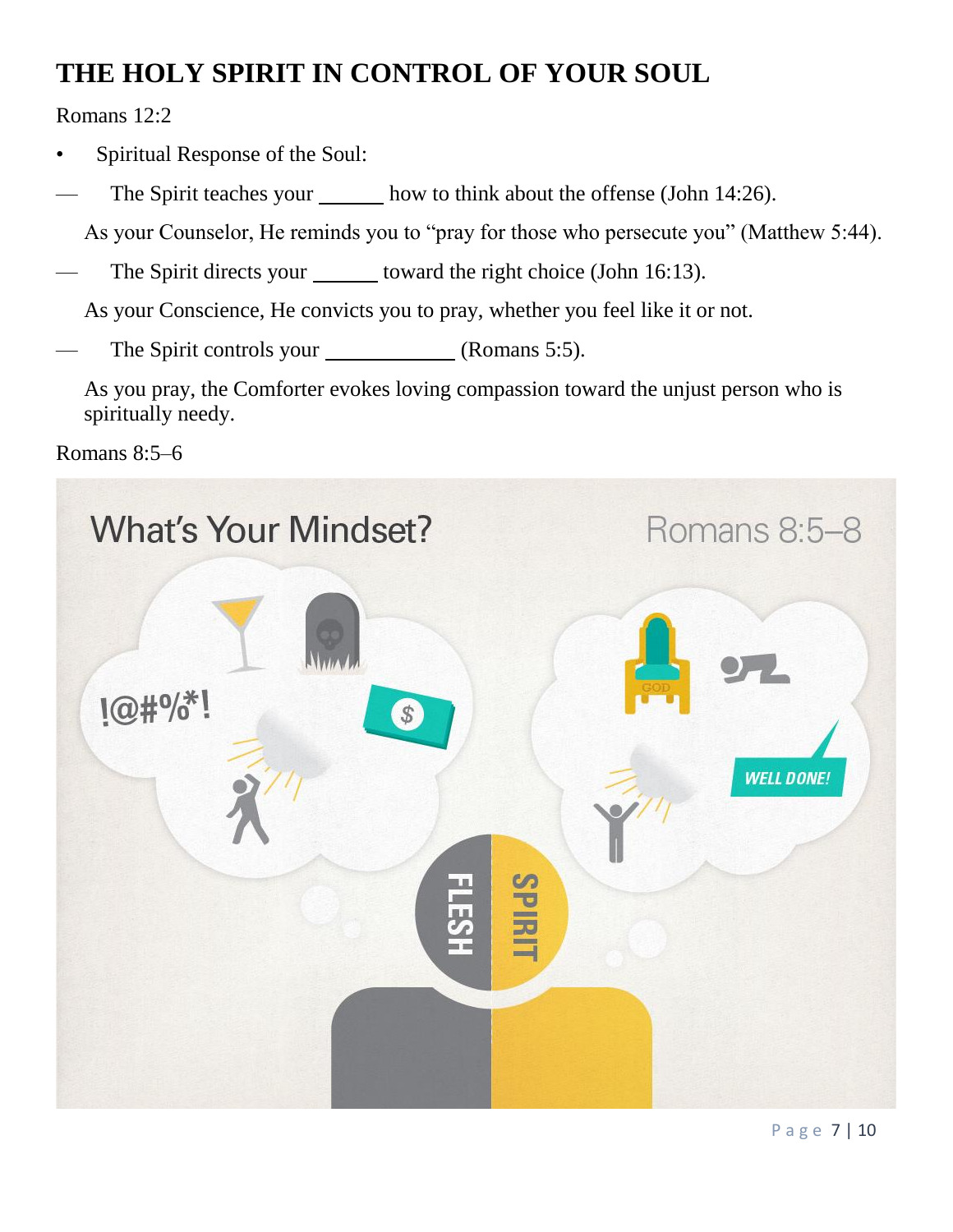# F. Know the Truth about the Third Person of the Trinity

### 1 Peter 3:15

### **• Argument:**

 "The word Trinity does not appear in the Bible. And the Holy Spirit is not a person.… In the Bible no personal name is ascribed to the Spirit."

Answer:

 Although the word Trinity is not used in the Bible, the three persons of the Trinity, each with equal authority, are clearly identified in the .

Matthew 28:19

### **• Argument:**

"The teaching of the Trinity promotes the worship of three gods—it is really polytheism."

Answer:

No, the Bible clearly teaches there is only \_\_\_\_\_\_\_\_\_.

Deuteronomy 6:4

Therefore, the God of the Bible is one God consisting of a complex unity seen in …

Genesis 1:26: "Then God said, 'Let make man in image, in likeness.' "

Genesis 3:22: "The LORD God said, 'The man has now become like one of , knowing good and evil.'"

Genesis 11:6–7: "The LORD said.... 'Come, let go down and confuse their language so they will not understand each other.'"

Genesis 2:24

Numbers 13:23

### **• Argument:**

"The Holy Spirit is not a person, but a powerful force that is only figuratively called 'he.' "

Answer:

The Holy Spirit is positively a person. Every person has a \_\_\_\_\_\_\_\_\_\_\_\_\_\_\_\_\_\_ or soul with a mind, will, and emotions. A force, such as g y or e city does not possess these attributes. However, the Bible presents many proofs of the personhood of the Holy Spirit.

P a g e 8 | 10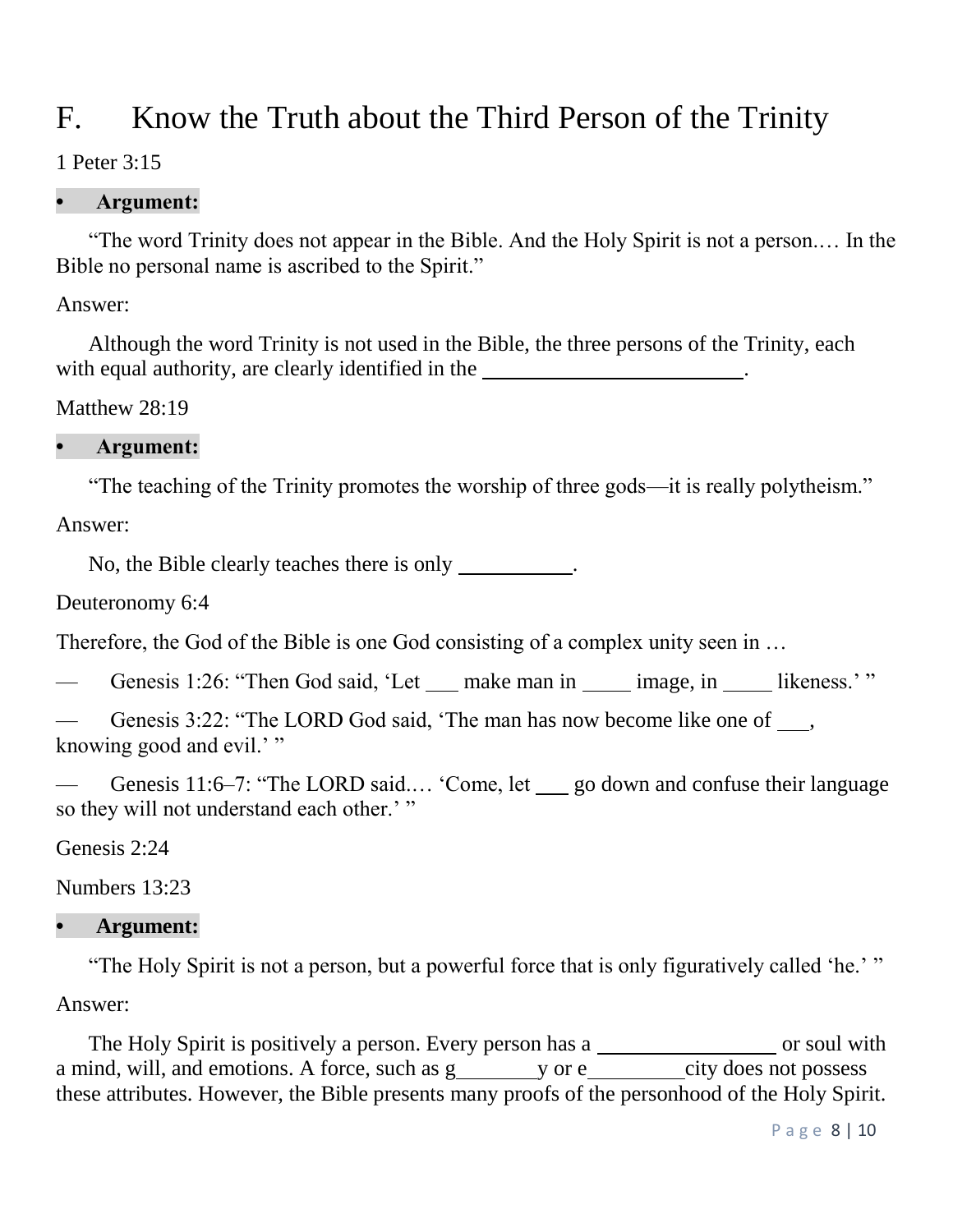- The Holy Spirit has a mind. First Corinthians 2:11
- a. He knows the thoughts of God. Romans 8:27
- b. He has a mind. (Electricity cannot think. People think.)
- The Holy Spirit has a will. First Corinthians 12:11
- a. He gives spiritual gifts. First Corinthians 2:13
- b. He teaches spiritual truth. (Gravity cannot give gifts or teach truth.)
- The Holy Spirit has emotions. Romans 15:30
- a. He loves. Ephesians 4:30
- b. He grieves. (Electricity cannot love. Gravity cannot grieve. People love and grieve.)

#### **• Argument:**

 "The Holy Spirit is an 'it,' not a person. In the Greek Bible, neuter pronouns (like it) are used in reference to the word spirit, clearly implying that the Holy Spirit is not a person."

#### Answer:

Neuter pronouns are appropriate because the Greek word pneuma (Separator 1) is neuter in gender. However, instead of being a negative, this rule of grammar further supports the personhood of the Holy Spirit because …

Romans 8:26

Ephesians 1:13–14

Acts 13:2

### **• Argument:**

 " 'The Holy Spirit' is just another name for God the Father. For example, a man may be a father, a husband, and a friend, but he is still the same person."

#### Answer:

This type of reasoning is called m m and is heretical teaching because it implies that only one person of the Trinity exists in three roles or modes. Three distinct persons are seen in the baptism of Jesus. Each member of the Trinity is seen as distinctly different.

- Jesus was by John the Baptist.
- The Holy Spirit descended like a \_\_\_\_\_\_.
- The heavenly Father from above the clouds.

### Matthew 3:16–17